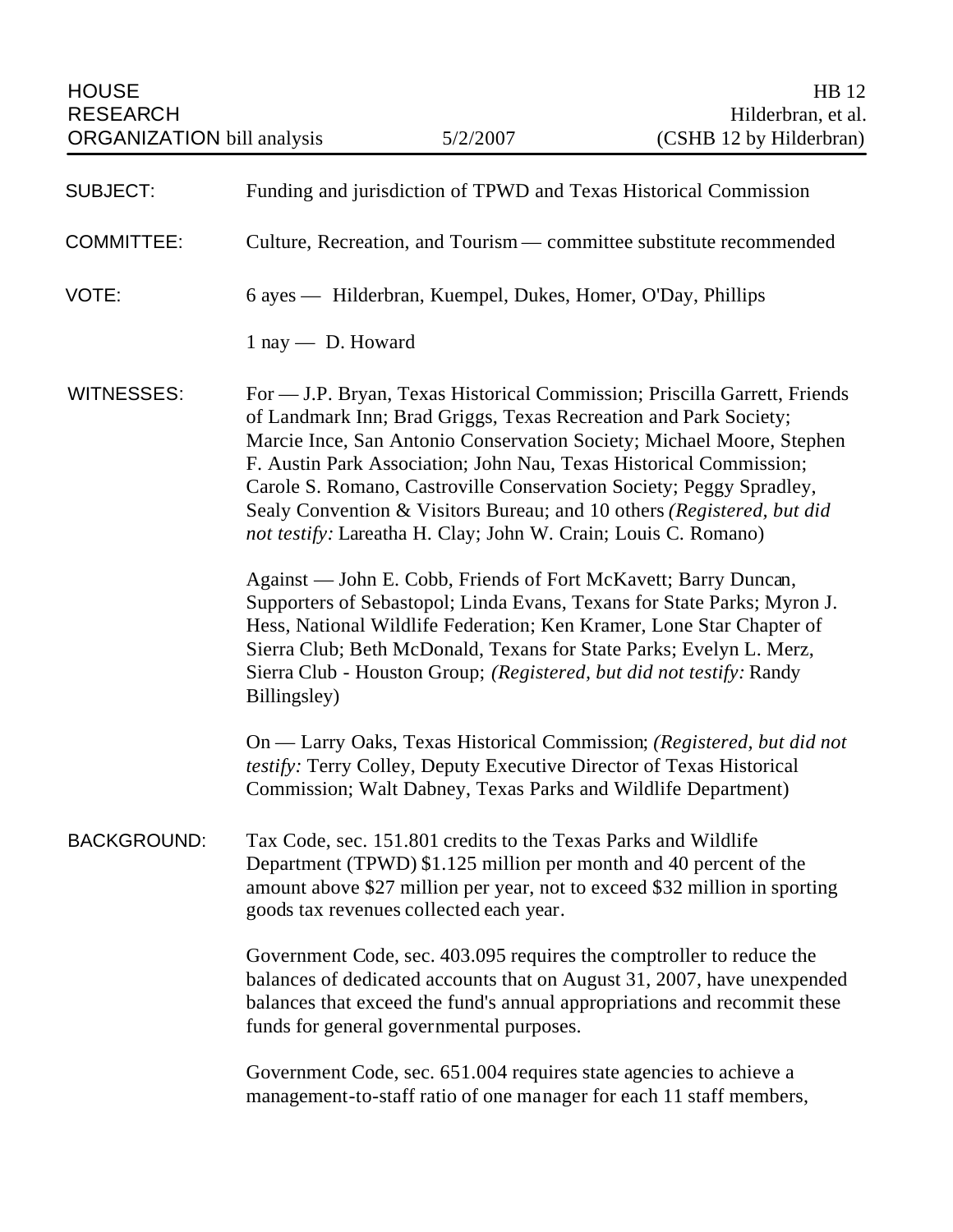|         | unless it appeals to the Legislative Budget Board, which may approve an<br>alternative ratio.                                                                                                                                                                                                                                                                                                                                                                                       |
|---------|-------------------------------------------------------------------------------------------------------------------------------------------------------------------------------------------------------------------------------------------------------------------------------------------------------------------------------------------------------------------------------------------------------------------------------------------------------------------------------------|
|         | Parks and Wildlife Code, sec. 11.043 establishes the Texas Parks and<br>Wildlife Conservation and Capital Account, which can be used for land<br>acquisition and development; maintenance; or operation of parks,<br>fisheries, and wildlife. This fund is allocated money from revenue bonds<br>and from Tax Code, sec. 151.801, after allocations to the State Parks<br>Account and the Texas Recreation and Parks Account.                                                       |
|         | Government Code, sec. 442.019 allows TPWD, by interagency agreement,<br>to transfer historical sites to the Texas Historical Commission (THC) and<br>in so doing would include a transfer of all rights, powers, duties,<br>obligations, functions, activities, property, and programs of TPWD to<br>THC. It also allows THC to enter into an agreement with a non-profit<br>corporation for the expansion, renovation, management, operation, or<br>financial support of the site. |
| DIGEST: | CSHB 12 would require 94 percent of sporting good sales tax collections<br>each biennium to be credited to the Texas Parks and Wildlife Department<br>and 6 percent to the Texas Historical Commission, in conformity with Tax<br>Code, sec. 151.801.                                                                                                                                                                                                                               |
|         | This bill would establish an Historic Site Account that could be used to<br>administer, operate, preserve, repair, expand, or maintain historic sites and<br>was exempt from Government Code, sec. 403.095. The fund would<br>consist of:                                                                                                                                                                                                                                           |
|         | the proceeds collected for THC under Tax Code, sec. 151.801;<br>$\bullet$<br>transfers to the account;<br>interest earned on the account;                                                                                                                                                                                                                                                                                                                                           |

- fees and other revenue from operating historic sites; and
- grants and donations.

The bill would credit the State Parks Account with 74 percent of the proceeds credited to the TPWD under Tax Code, sec. 151.801.

The bill would establish and credit the Large County and Municipal Recreation and Parks Account with 10 percent of the proceeds credited to TPWD under Tax Code, sec. 151.801 each biennium and redefine the account to provide grants only to a county or municipality with a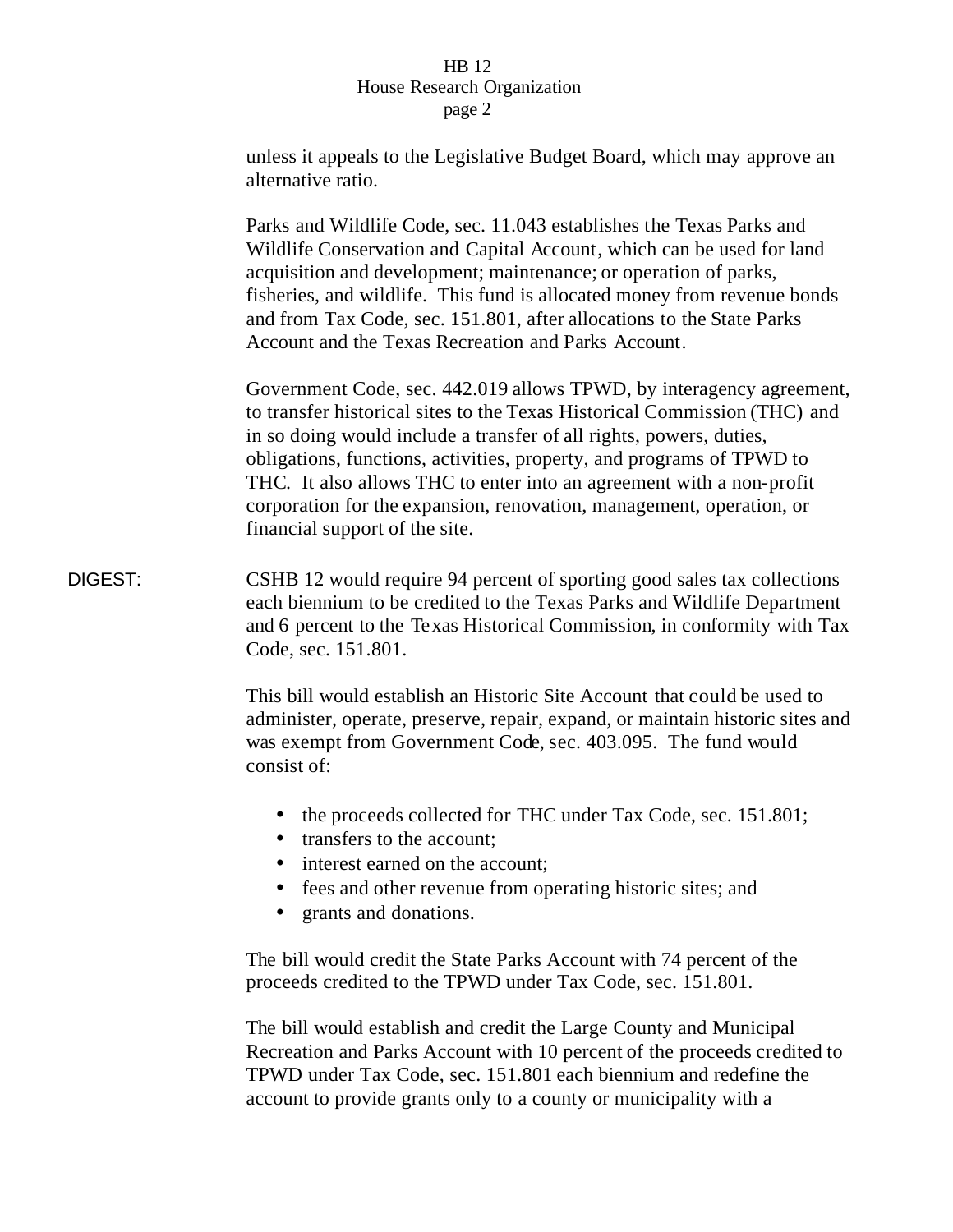population more than 500,000.

The bill would credit the Texas Recreation and Parks Account with 15 percent of the proceeds credited to TPWD under Tax Code, sec. 151.801 each biennium and redefine the account to provide grants only to:

- a county or municipality with a population less than 500,000; and
- any other political subdivision that was not a county or municipality.

This bill would credit the remaining 1 percent of the proceeds credited to the TPWD under Tax Code, sec. 151.801 to the Texas Parks and Wildlife Conservation and Capital Account.

CSHB 12 would transfer the following historic sites and all associated obligations and liabilities, unobligated and unexpended funds, equipment and property, rules, and files from TPWD to THC on or after January 1, 2008:

- Acton State Historic Site;
- Caddoan Mounds State Historic Site;
- Casa Navarro State Historic Site;
- Confederate Reunion Grounds State Historic Site;
- Eisenhower Birthplace State Historic Site;
- Fannin Battleground State Historic Site;
- Fort Griffin State Historic Site:
- Fort Lancaster State Historic Site:
- Fort McKavett State Historic Site;
- Fulton Mansion State Historic Site:
- Landmark Inn State Historic Site;
- Levi Jordan State Historic Site;
- Magoffin Home State Historic Site;
- Sabine Pass Battleground State Historic Site;
- Sam Bell Maxey House State Historic Site;
- San Felipe State Historic Site;
- Starr Family Home State Historic Site; and
- Varner-Hogg Plantation State Historic Site.

The bill would require THC to prepare a management plan for each historic site before initiating a transfer. TPWD would continue to operate and maintain the site until the transfer took place. Employees with more than 50 percent historic site-related duties would be transferred to THC,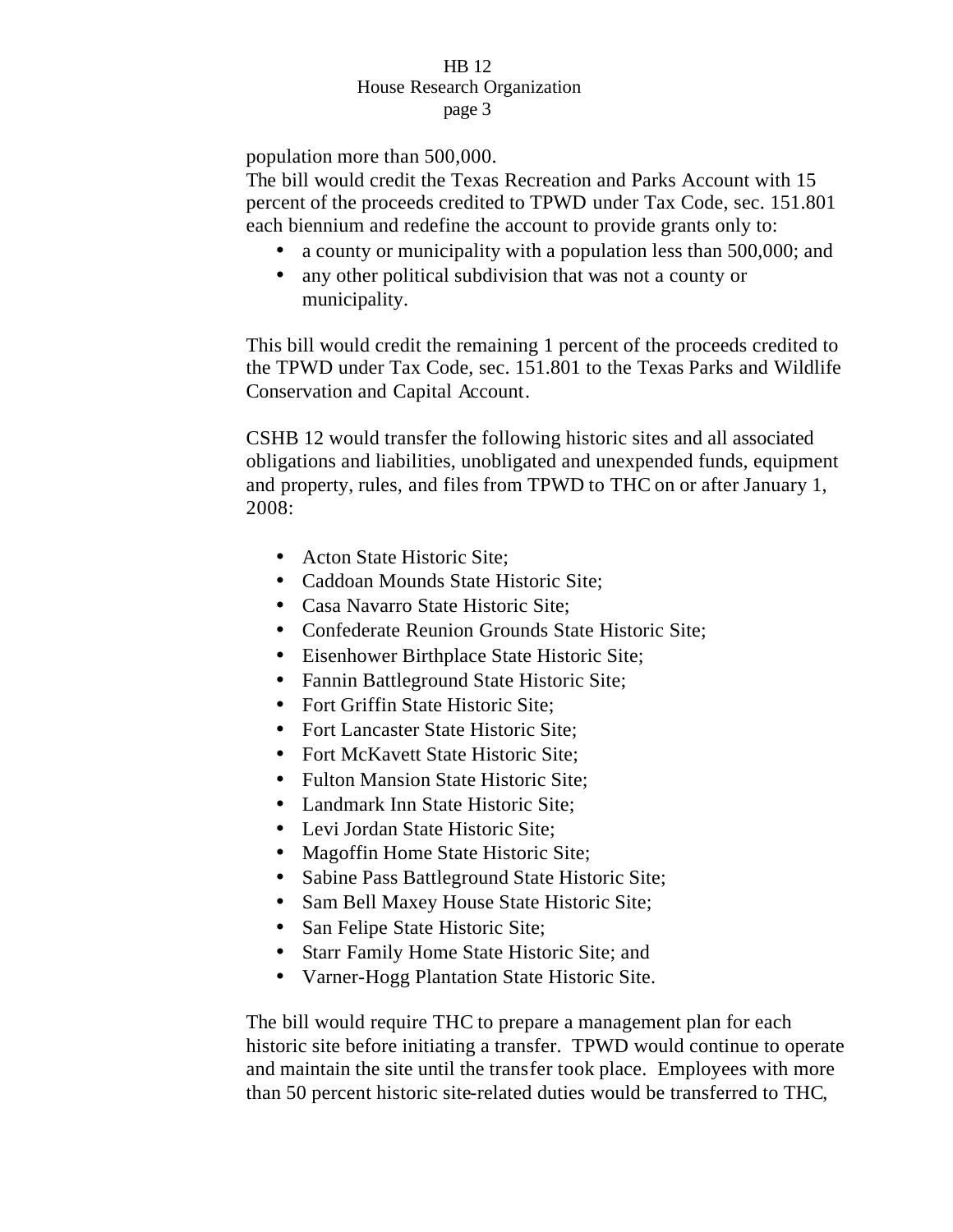and no transferred employee could be dismissed without cause before the first anniversary of the transfer.

THC could establish fees at all historic sites under its jurisdiction and would allow it to enter into an agreement with a non-profit entity for the expansion, renovation, management, operation, or financial support of any site. This bill would allow THC to seek and accept grants and donations for historic sites. All funds collected from fees, grants, or donations would have to be credited to the Historic Site Account.

The bill would allow volunteers to help carry out the duties of THC, but would not allow volunteers to serve in an enforcement capacity.

TPWD would have to comply with the recommendations in the State Auditor's "An Audit Report on Financial Processes at the Parks and Wildlife Department Report No. 07-021," contingent on the agency receiving sufficient funding to implement the recommendations.

The bill would require TPWD to practice certain park management-related provisions, such as establish an annual:

- Equipment Review System
- Facility Reservation System Evaluation; and
- Maintenance Provider Review System

The Equipment Review System would entail annual assessments to determine the condition of and sell outdated maintenance equipment, if it had a fair market value less than the annual cost of maintaining the equipment, was not operational, or no longer serve d the purposes of the department. Proceeds from the sale of outdated equipment would be credited to the appropriate TPWD account.

The Maintenance Provider Review System would entail annual assessments to determine whether maintenance tasks could be done by a third-party contractor more cost-effectively and yield an equal or greater standard of quality.

TPWD would have to submit, by January 15 of each legislative session, a Management Plan and Priorities List to the governor, the speaker of the house of representatives, the lieutenant governor, and the chair of each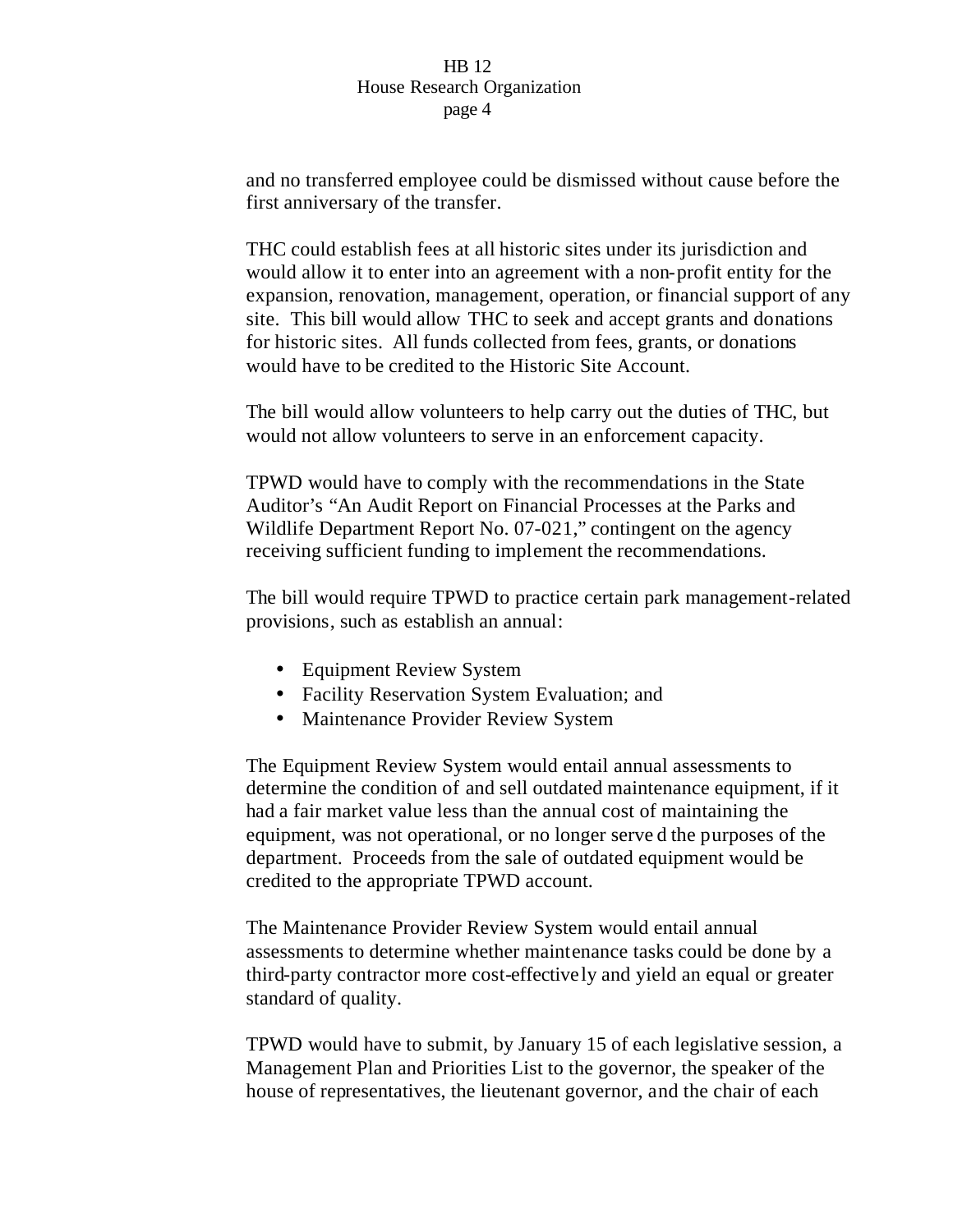House and Senate standing committee with relevant jurisdiction. The Management Plan and Priorities List would have to include:

- a prioritized list of TPWD facilities in need of repair, renovation, expansion, or maintenance;
- an itemized list explaining additional funding requested to accomplish a project on the prioritized list; and
- the results of the annual Equipment Review, Maintenance Provider Review, and Facility Reservation System Evaluation.

The bill would exempt TPWD from Government Code, sec. 651.004 with respect to employees in field-based operations. This bill would allow a TPWD employee working in the hospitality unit or an employee rendering a special customer service to an indi vidual or group to accept gratuities.

TPWD could use the labor of an inmate confined in a state, county, or local correctional facility for wildlife management areas and other property under TPWD jurisdiction. TPWD could purchase equipment, meals, supplies, and materials necessary to facilitate inmate labor, but all inmates working on behalf of TPWD would remain under the jurisdiction of the correctional facility.

TPWD would be allowed to sell livestock on any state park, if it were in excess of natural resource management, educational, or interpretive objectives.

TPWD could establish seasonally variable facility and lodging fees to recover direct and indirect costs and provide a reasonable rate of return.

TPWD could:

- promote visits and enhance revenues;
- establish and operate staff concessions on park sites;
- purchase products for profitable resale or rental; and
- enter into leased concession contracts as necessary.

The bill would require TPWD to set, enforce, and amend speed limits on its properties in collaboration with the Texas Department of Transportation (TxDOT). The speed limits specified would be: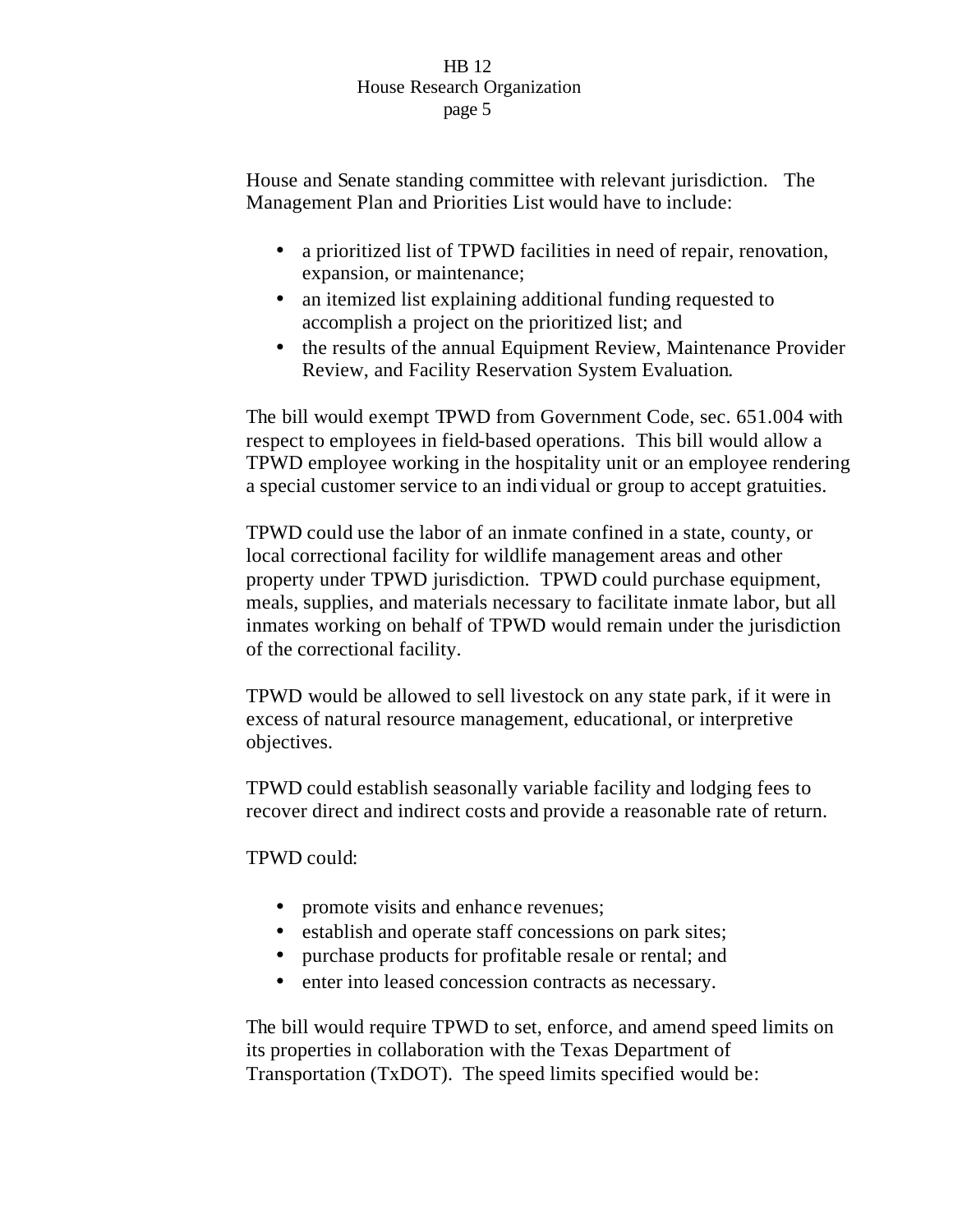- 30 mph on a park road or main drive;
- 20 mph on a secondary road; or
- as posted by TPWD.

TPWD would be required to establish criteria for determining the eligibility of land that was donated for inclusion in the state parks system.

The bill would take immediate effect if finally passed by a two-thirds record vote of the membership of each house. Otherwise, it would take effect September 1, 2007.

**SUPPORTERS** SAY: CSHB 12 would protect and honor the state's most valuable historic sites. TPWD handles many different tasks, including the management of statewide recreation, hunting, fishing, coastal preservation, natural resource preservation, and historic site maintenance. TPWD has done an admirable job with historic sites in the past, but the Texas Historical Commission is the logical agency to manage the state's historic sites because its mission is to protect the state's architectural, archeological, and cultural landmarks. While TPWD has not been able to prioritize the maintenance and promotion of historic sites during recent budget cuts, THC can be counted on to steward these sites as valuable cultural resources.

> The bill would further develop Texas historic sites as optimum cultural and tourist attractions. Heritage tourism currently is the third-largest segment of the travel industry, behind only outdoor recreation and shopping. In recent years, the marketing of historic sites has changed from a focus on the preservation and promotion of single sites to a decentralized historic program that provides a more complete picture of an entire region. By transferring historic sites to the Historical Commission, this bill will enable the agency to develop a distinct franchise for Texas Heritage Tourism. As an example, THC has created programs like the Texas Heritage Trail program, which have resulted in coordinated site management and generated additional tourist travel to destinations across the state.

THC has a proven track record for assuring better visibility and user experiences that have created financial benefits, especially in rural Texas, where park fees, lodging, food, and related travel expenses contribute greatly to the local tax base. The bill would ensure that THC was able to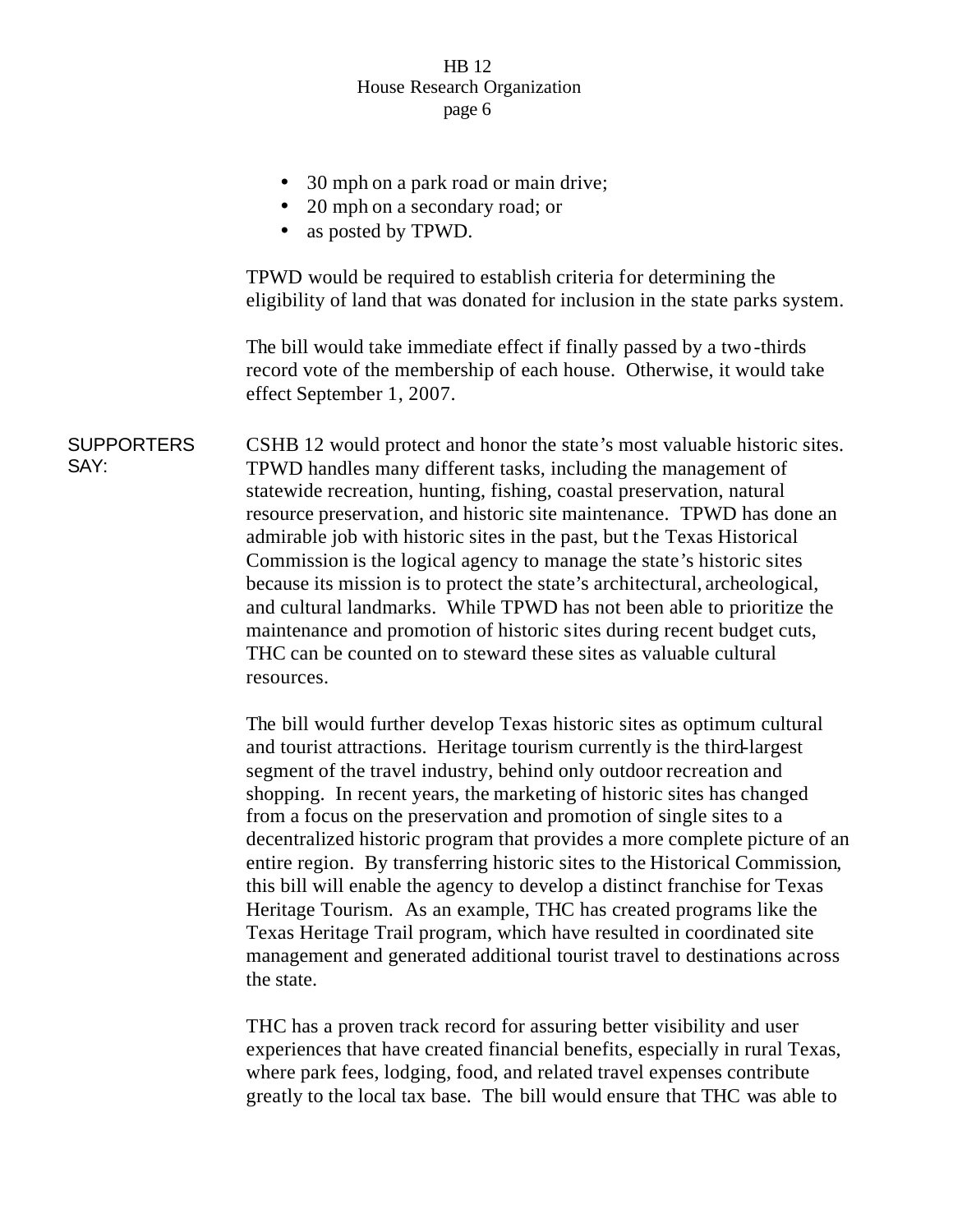provide improved historic site services through its six-region commission by creating the Historic Sites Fund, requiring THC to develop a management plan before transferring a site, and dedicating additional revenue to benefit historic sites. While the entire amount might not be allocated each legislative session, dedicating this funding to historic sites would ensure that funding was not lost to other state park priorities in lean fiscal years.

THC is the best steward of state historic sites and has experience in revitalizing them and making them more profitable. One example of their success includes the Texas Main Street Program, which helps revitalize historic downtown and neighborhood commercial districts by using preservation and economic development strategies. To date, the Main Street Program has resulted in the private reinvestment of more than \$860 million in Texas downtowns and commercial districts, created more than 18,200 jobs, and established more than 4,600 new businesses. While every historic site would not generate a profit, by hosting many historic sites across the state, THC should be able to develop economies of scale that benefit the entire system of sites. The House-engrossed version of HB 1 by Chisum and this bill would not reduce the FTEs for either TPWD or THC.

THC intends to work with local non-profits, existing staff, volunteers, and other entities to preserve institutional knowledge and avoid disruptions of operations during the site transfers. The bill would allow the Historical Commission to take advantage of innovative non-profit relationships like the Nimitz Foundation to operate historic sites but would not allow THC to cede the stewardship of these sites to other entities. Further, this bill would allow THC to work in tandem with TPWD to ensure that recreational activities currently provided remained available to visitors.

CSHB 12 also would provide much-needed support to TPWD. While the sporting good sales tax currently brings in about \$105 million a year, recent allocations have been only \$15.5 million for state parks and \$5 million for local parks. The bill would dedicate 94 percent of the sporting goods sales tax collection to the agency, which would be a significant increase above the current statutory cap of \$32 million annually. The bill would take into consideration several of the issues raised in the state auditor's report and would encourage TPWD to engage in marketing efforts, improve park revenue opportunities, and prioritize maintenance projects for facilities and equipment. Also, the bill would enable TPWD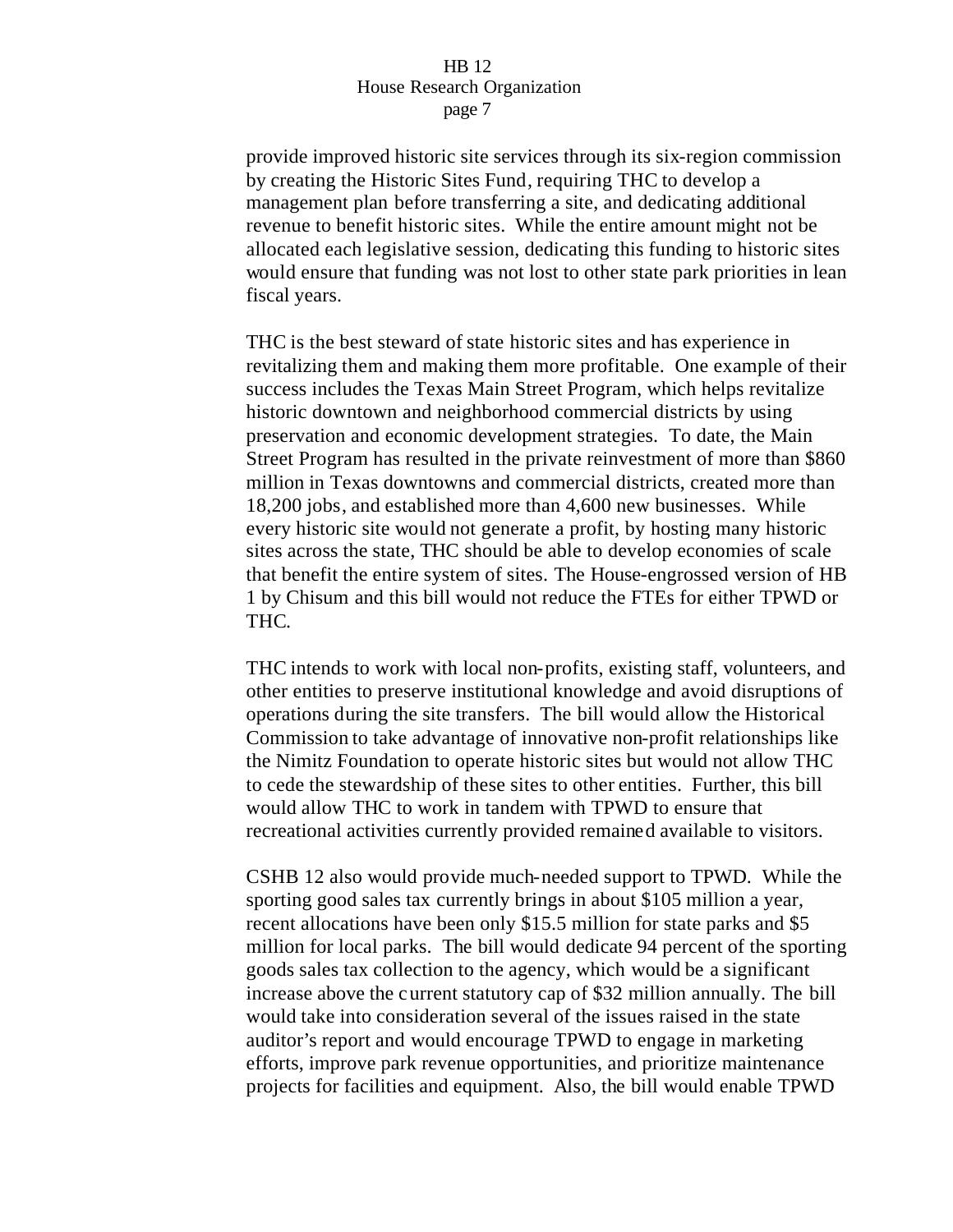to outsource some tasks to third-party contractors to reduce costs and encourage the agency to consider its facilities reservation process and variable fee structure to support more visitor traffic. By instituting these best practices procedures, CSHB 12 would ensure greater efficiency and improve the profit potential at TPWD sites.

**OPPONENTS** SAY: This bill would mandate unnecessarily the transfer of historic sites from TPWD to the Texas Historical Commission. Government Code, sec. 442.019 already allows these transfers by interagency agreements that would ensure both agencies developed a public plan of action. At this time, there has been no public input, study, or evaluation to suggest a cost savings or operational benefit would result from transferring 18 historic sites to THC. A recent Sunset Commission review did not make such a recommendation, nor has there been a feasibility study on transferring these 1,604 acres, which include 100 archaeological sites. The Legislative Budget Board found that it costs the TPWD \$5 million to operate these 18 sites annually, while THC is estimating an annual cost of \$7 million and a one-time repair and restoration budget of \$34 million.

> Without a concrete implementation plan that would include a transfer timeline and cost estimate, it is unclear if THC would be prepared to develop, restore, market, and operate each of these sites. This transfer also would result in a significant duplication of efforts, with both TPWD and THC engaging in recreational activities, archeological programs, and natural resource management. Further, without undergoing a public hearing process, it is unclear if the transfer of these sites would have the buy-in needed at the local level to support these cultural resources. Instead, the bill should create a joint interim committee to study the potential cost, plan, and impact before transferring state historic sites and to develop a consensus-based course of action.

> This bill would transfer historic sites to an agency with no experience in facility operations and management. While THC points to the success of the Courthouse Restoration program, the Main Street program, and the Heritage Trail program, none of these programs included site operation and management. Rather, all of these programs were marketing and grantmaking projects of THC that depended on the operation and management of sites by local jurisdictions. The bill would look to the Nimitz Museum as a model, but that site currently is managed by a non-profit organization. Many of the historic sites being proposed for transfer do not have robust non-profit organizations that could provide ample operation and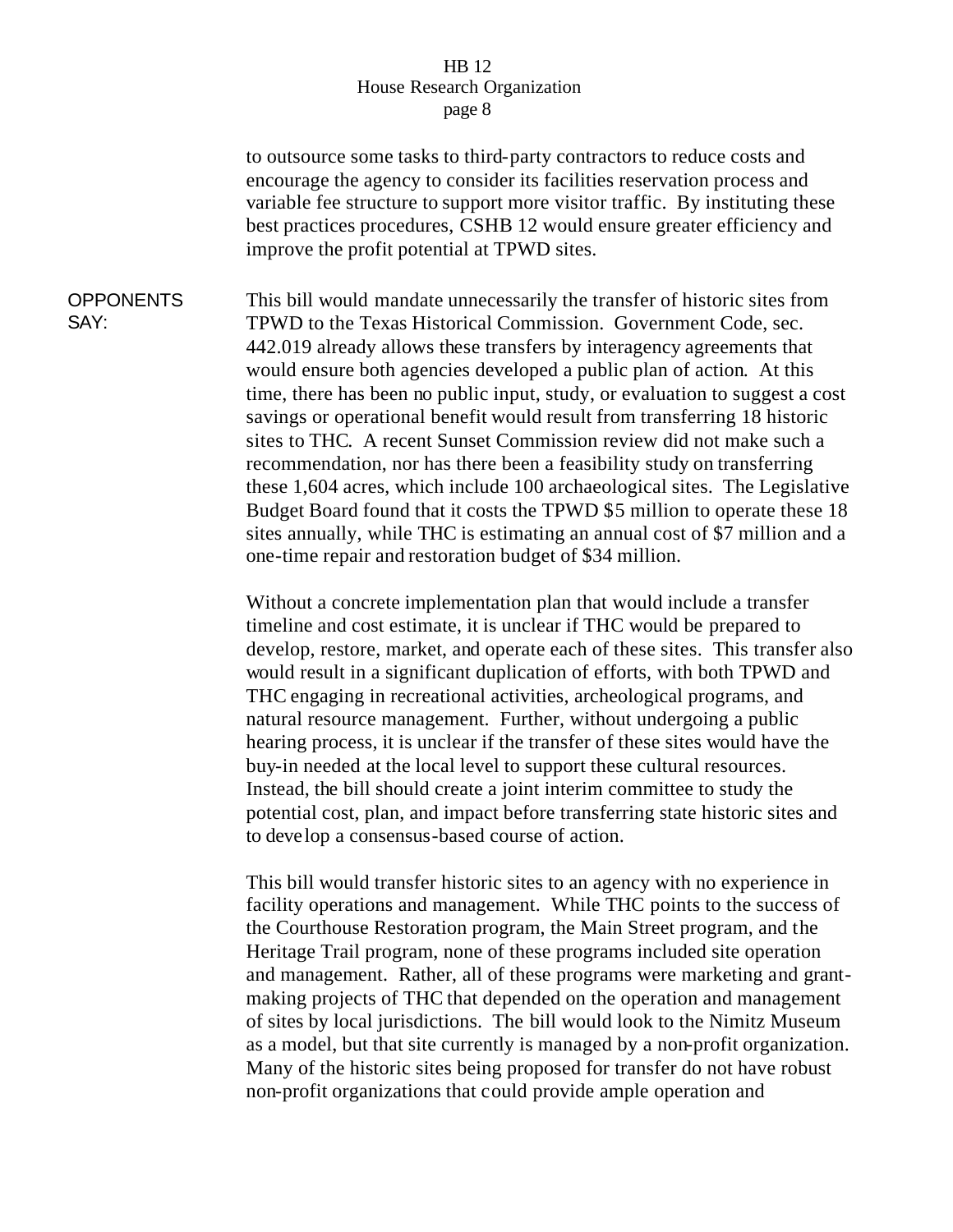management support.

It is unclear if THC would be able fully to develop a site operation and management procedure for 18 sites, while it simultaneously built a statewide marketing campaign and engaged in archeological, recreational, and historic preservation activities. While this bill would require THC to submit a management plan, it would not require the plan to be reviewed or approved. While THC might have expertise in historic preservation, it does not have the expertise to support the recreation and natural resource preservation activities on these sites. THC should stick to the marketing efforts at which it excels and support TPWD's efforts to be a good steward of these resources.

This bill would not guarantee additional funding for TPWD. The TPWD biennial budget is roughly \$500 million for fiscal 2008-09, and while this bill would guarantee that 94 percent of the sporting goods sales tax (roughly \$215.5 million in FY 2008-09) was allocated to support state parks, local parks, and wildlife conservation accounts, there is no guarantee that it would increase overall operational funding at TPWD. During the appropriations process, additional revenues from the sporting goods sales tax could be offset by a decrease in general revenue allocations.

Funding has been the main reason that state historic sites have degraded, not a lack of institutional will at TPWD. Also, this bill would dedicate roughly \$13 million to the Historic Site Account but would not share this funding with TPWD, which has significant historic resources to manage, such as the Battleship Texas and the Texas State Railroad. Further, this bill would transfer only \$5 million in sites from TPWD yet provide THC with more than \$13 million in additional funding. If THC is going to receive all the funding for historic sites, then it should also be responsible for managing all the state's historic resources. While THC stands to benefit in the short run, it too could see its general revenue appropriations shrink in lean years. To that end, there is no guarantee that THC would be better equipped to handle the state's historic sites than TPWD.

| OTHER            | This bill should require the Sunset Commission to perform a follow-up                                                                                                                                                                                                                                                                                                                                           |
|------------------|-----------------------------------------------------------------------------------------------------------------------------------------------------------------------------------------------------------------------------------------------------------------------------------------------------------------------------------------------------------------------------------------------------------------|
| <b>OPPONENTS</b> | review of the historic sites that are transferred because THC is not                                                                                                                                                                                                                                                                                                                                            |
| SAY:             | scheduled for its next review until 2018.                                                                                                                                                                                                                                                                                                                                                                       |
| $N = T$          | $\mathbf{I} \mathbf{I} \mathbf{I} \mathbf{I}$ $\mathbf{I} \mathbf{I} \mathbf{I}$ $\mathbf{I} \mathbf{I} \mathbf{I} \mathbf{I} \mathbf{I} \mathbf{I} \mathbf{I} \mathbf{I} \mathbf{I} \mathbf{I} \mathbf{I} \mathbf{I} \mathbf{I} \mathbf{I} \mathbf{I} \mathbf{I} \mathbf{I} \mathbf{I} \mathbf{I} \mathbf{I} \mathbf{I} \mathbf{I} \mathbf{I} \mathbf{I} \mathbf{I} \mathbf{I} \mathbf{I} \mathbf{I} \mathbf{$ |

# NOTES: HB 6 by Hilderbran would dedicate all sporting goods sales tax revenues to the credit of TPWD under Tax Code, sec. 151.801. It would dedicate